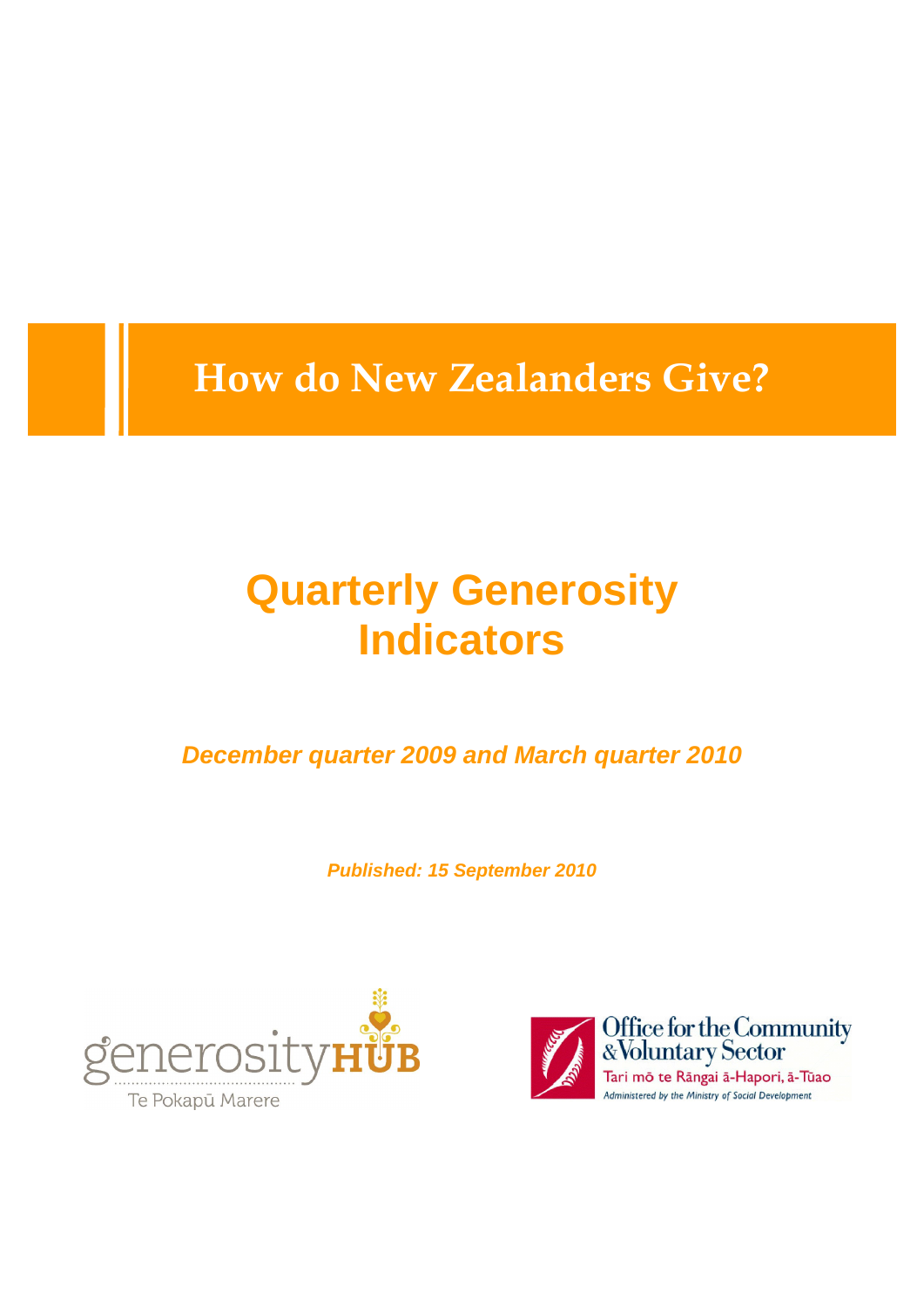## **Introduction**

The foundation of support for most community organisations in New Zealand comes from people giving and volunteering. This short report aims to investigate, for the first time in New Zealand, this essential source of support on a quarterly basis.

Based on available data, the Office for the Community and Voluntary Sector (OCVS) estimates that when combined, volunteer labour (if given a dollar value per hour) and donations of money by individuals, account for 37 percent of revenue to the nonprofit sector<sup>1</sup>.

Changes in giving and volunteering therefore have a significant impact on the capacity of community and voluntary sector organisations to deliver to the communities they serve.

For this reason, the OCVS has worked with Nielsen Media Research to redesign the questions on giving and volunteering in the ongoing Panorama survey.

This redesign includes:

- · moving from an annual to a quarterly measure of donations and volunteering
- · collecting information on monthly hours volunteered and monthly dollars donated
- · collecting information specifically about donations of goods
- · refined definitions of the types of organisations supported.

These changes mean we can better track shifts in support for community organisations.

Because of the redesign, the results are not directly comparable with Panorama data in previous *How do New Zealanders give?* reports released by the OCVS in 2008 and 2009. This is because respondents are now asked about their behaviour for the past three months, instead of the past twelve months. This redesign will provide more timely information about changes in giving and volunteering, and will be more accurate as respondents are asked to recall their actions over a shorter time period.

This report analyses data collected during the December quarter 2009 and the March quarter 2010, and aims to be an initial, high-level exploration of this new data<sup>2</sup>. More detailed analysis will be undertaken in future releases, including investigation of any emerging trends. Once a full year of data is available, a wider range of variables will be investigated, such as ethnicity, income, region and age group. This will also include analysis by specific sub-sectors (i.e. sports clubs, social services, religion).

The *How do New Zealanders give?* series has arisen out of collaboration between the OCVS and the Generosity Hub, a cross-sectoral group from business, government and the non-profit sector. The Generosity Hub aims to create a better awareness of giving in New Zealand and grow the level of giving, in all its forms, amongst all people in our communities.

 $\frac{1}{1}$  Estimate derived from the *Non-profit Institutions Satellite Account: 2004* (Statistics New Zealand, 2007) pp21,35; and *The New Zealand Non-profit Sector in Comparative Perspective* (Office for the Community and Voluntary Sector, 2008) p18.

 $2$  Comparisons in this report use 95 percent confidence intervals to assess differences between quarterly results, and so should be interpreted as indicative only.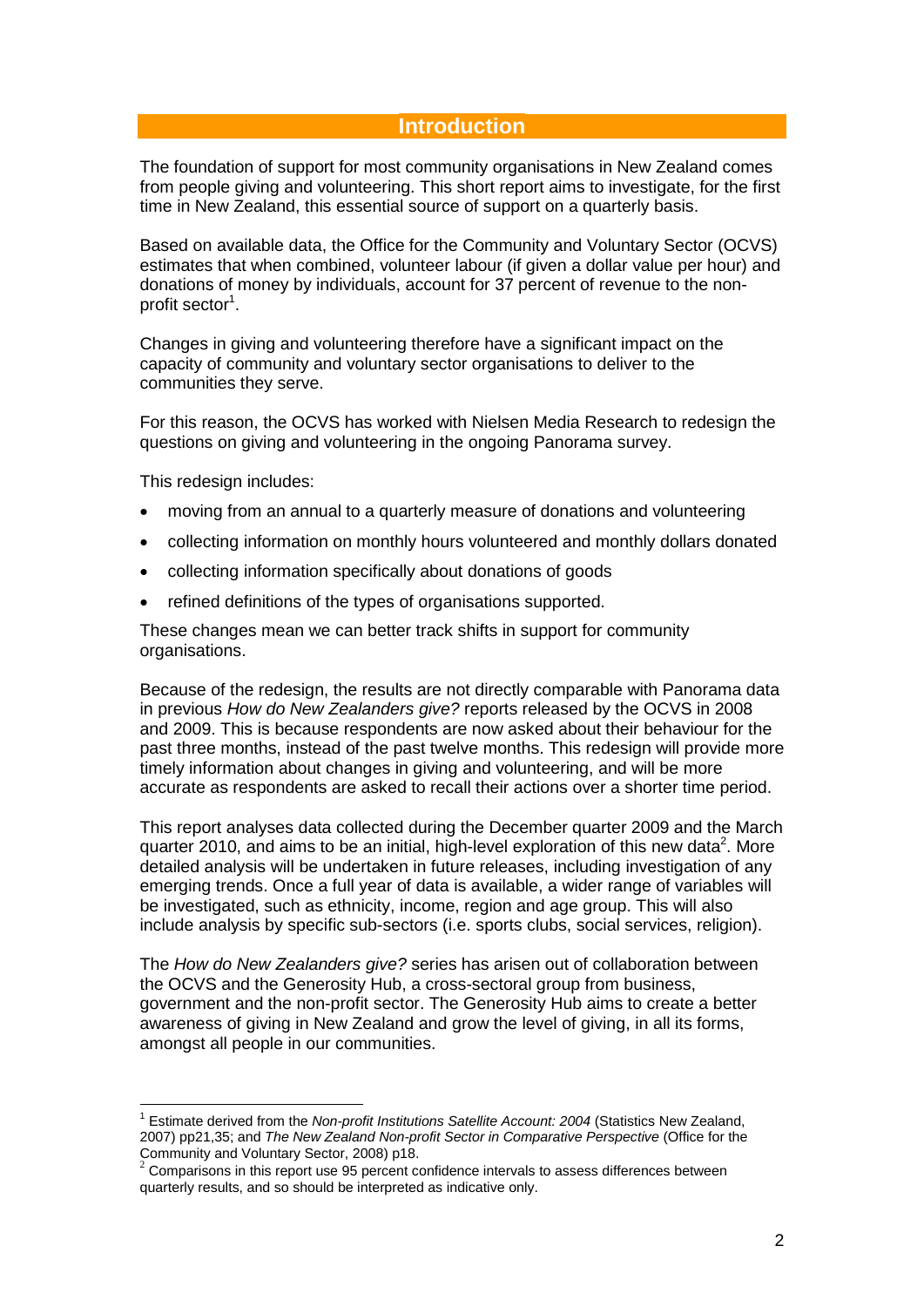## **Key findings**

| Indicator                                          | December<br>quarter<br>2009 | March<br>quarter<br>2010 |
|----------------------------------------------------|-----------------------------|--------------------------|
| Percentage of people who volunteered               | 28.3%                       | 30.3%                    |
| Median hours volunteered per month (per volunteer) | 8 hours                     | 10 hours                 |
| Percentage of people who donated money             | 41.3%                       | $40.1\%$                 |
| Median dollars donated per month (per donor)       | \$40                        | \$35                     |
| Percentage of people who donated goods             | 16.4%                       | 15.7%                    |

Note 1: Percentages are of the population 10 years and older as estimated for each quarter.

Note 2: Respondents were asked to recall their behaviours in the previous 3 months.

Analysis of these indicators for the December quarter 2009 and March quarter 2010 showed that:

- · the percentage of people volunteering increased slightly. This increase was driven by more males volunteering, even though fewer females volunteered
- · there was a complementary increase in median hours volunteered per volunteer
- · the percentage of people donating money remained stable
- · there was a decrease in median dollars donated per month
- · the percentage of people donating goods was stable. More females but fewer males donated goods in the March quarter 2010, essentially balancing out the total number of people donating goods between quarters.

These results suggest a seasonal effect leading up to Christmas and into the summer holiday period. Analyses indicate volunteering increased during the March 2010 quarter, primarily driven by males volunteering for sports clubs. In contrast, there was a \$5 decrease in the median amount donated per month in the March quarter 2010. This is driven by slightly lower donations to health and social services organisations. This appears to be associated with seasonal fundraising drives in the lead up to Christmas, hence a higher median in the December quarter.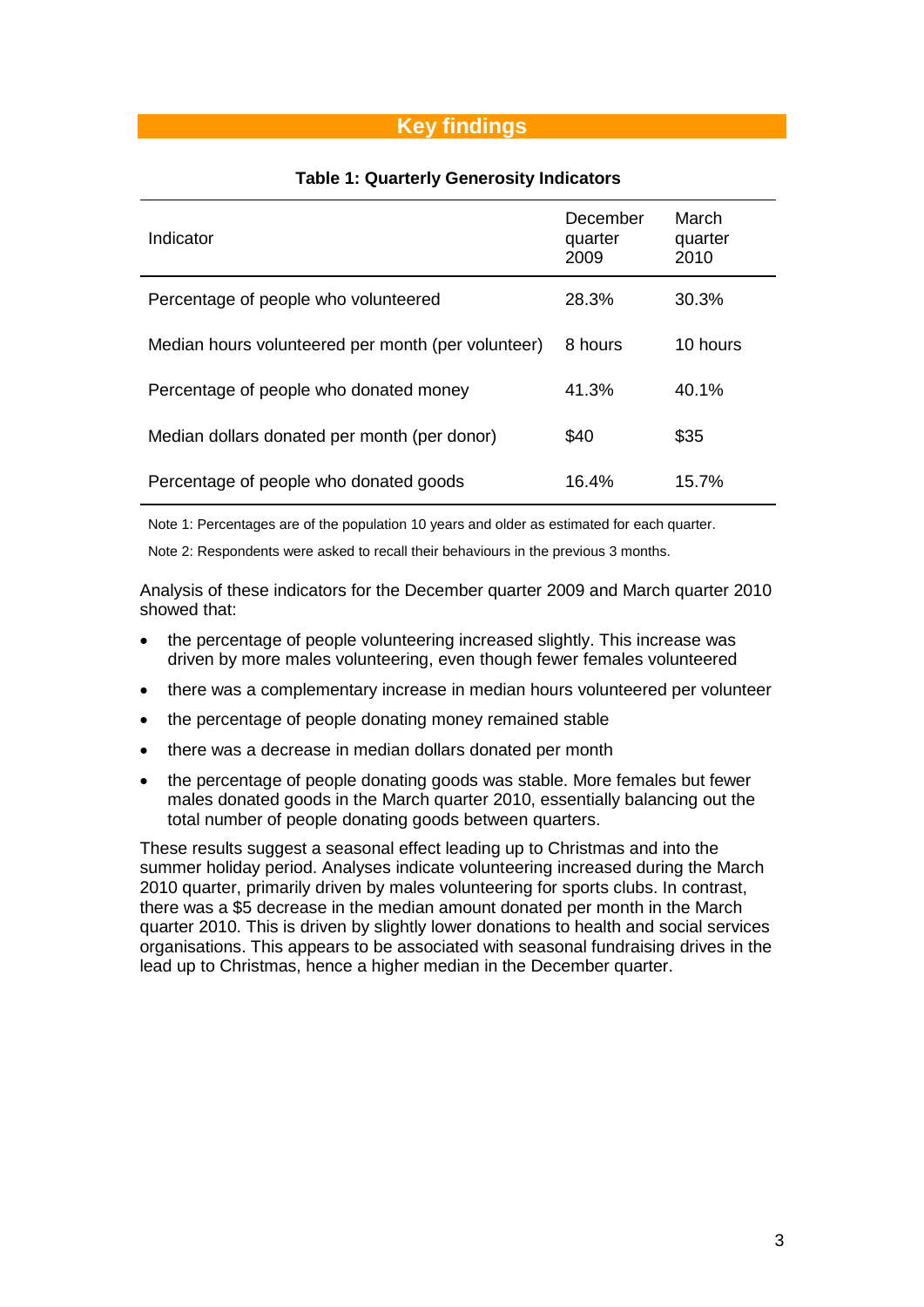## **Volunteering**

The number of people volunteering increased between quarters. An estimated 1,043,000 people had volunteered in the previous three months for the December quarter 2009. This increased to 1,129,000 people in the March quarter 2010. This is an increase from 28.3 to 30.3 percent of the population 10 years and over.





This increase in volunteering was driven by an increase in male volunteering, which increased from 404,000 in the December quarter 2009 to 545,000 in the March quarter 2010. This is an increase from 22.6 percent to 30.1 percent of males. Analysis indicates this increase was primarily driven by males volunteering for sports clubs. This "episodic" volunteering is likely to cause significant seasonal fluctuations in the percentage of people who volunteer each quarter.

This result is consistent with the range of organisations males support. Further analysis highlighted that in the March 2010 quarter, males constituted six of every 10 people who had supported<sup>3</sup> a single type of organisation (i.e. schools, sports) in the previous 12 months.

The percentage of females volunteering decreased from 33.8 percent in the December 2009 quarter to 30.6 percent in the March 2010 quarter. There was no discernable pattern in the changes in types of organisations females volunteered for.

 $\overline{a}$ 

<sup>3</sup> Support can be through any mix of donations, volunteering or other types of support (such as purchasing products).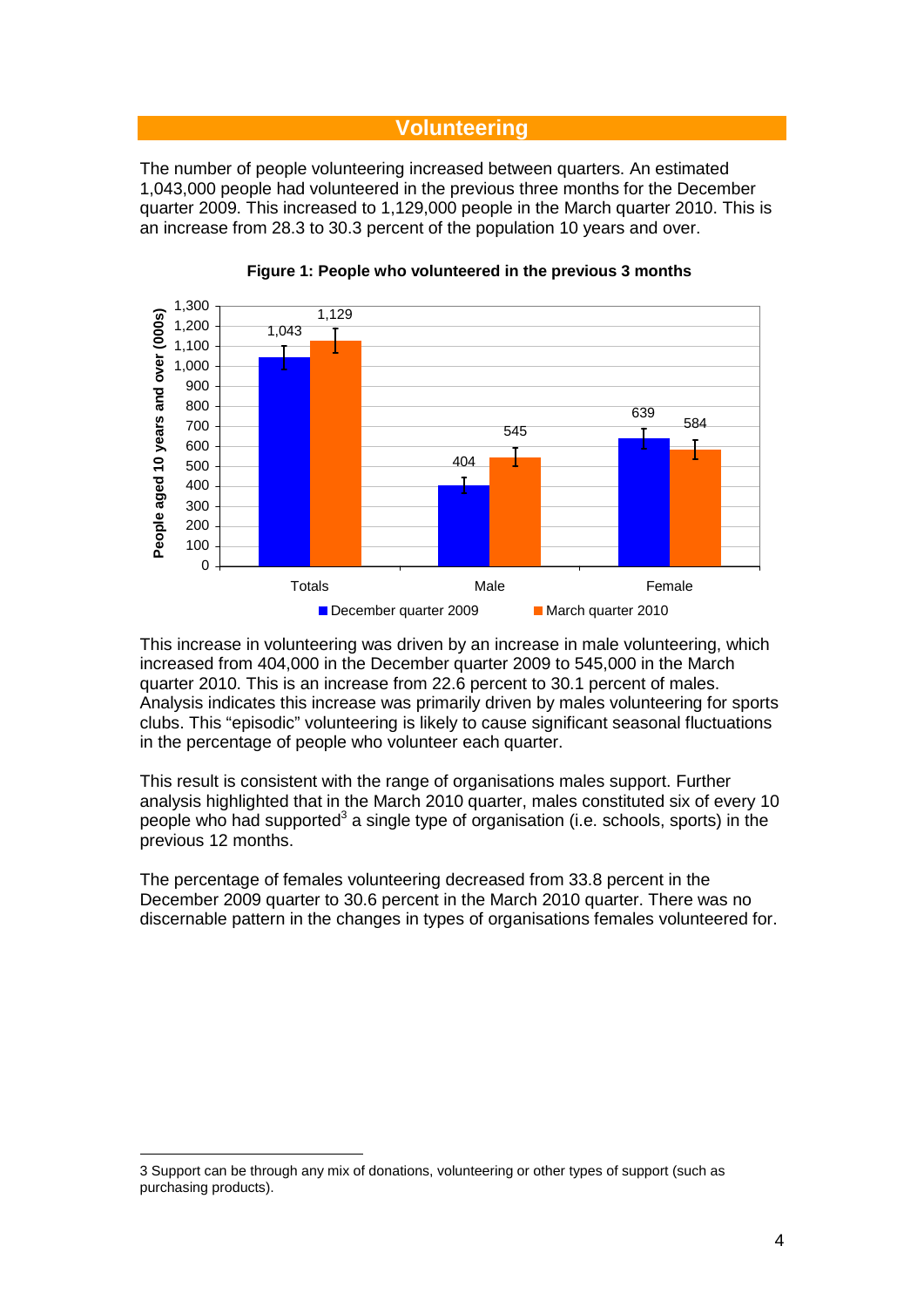### **Number of hours volunteered**

There was an increase between the December quarter 2009 and March quarter 2010 for median hours volunteered per volunteer. The difference between average and median volunteer hours indicates a sizeable group of people who volunteer many hours per month.

| Table 2: Monthly hours volunteered (per volunteer) |                          |                       |  |  |
|----------------------------------------------------|--------------------------|-----------------------|--|--|
|                                                    | December<br>quarter 2009 | March<br>quarter 2010 |  |  |
| Average                                            | 19.0                     | 18.9                  |  |  |
| Median                                             | 8                        | 10                    |  |  |

The shift in the median hours volunteered per month is not reflected in the average, which remained static. Analysis indicates this was influenced by the increase in male volunteering during the March quarter 2010.

For the purposes of general analysis and use, the median is more representative of how many hours a typical volunteer is undertaking per month. This is because the median measures the point in the data where half of people volunteer more and half volunteer less than this amount. The average divides the total hours volunteered by the number of volunteers; so a group of people who volunteer many hours per month can lift the average substantially.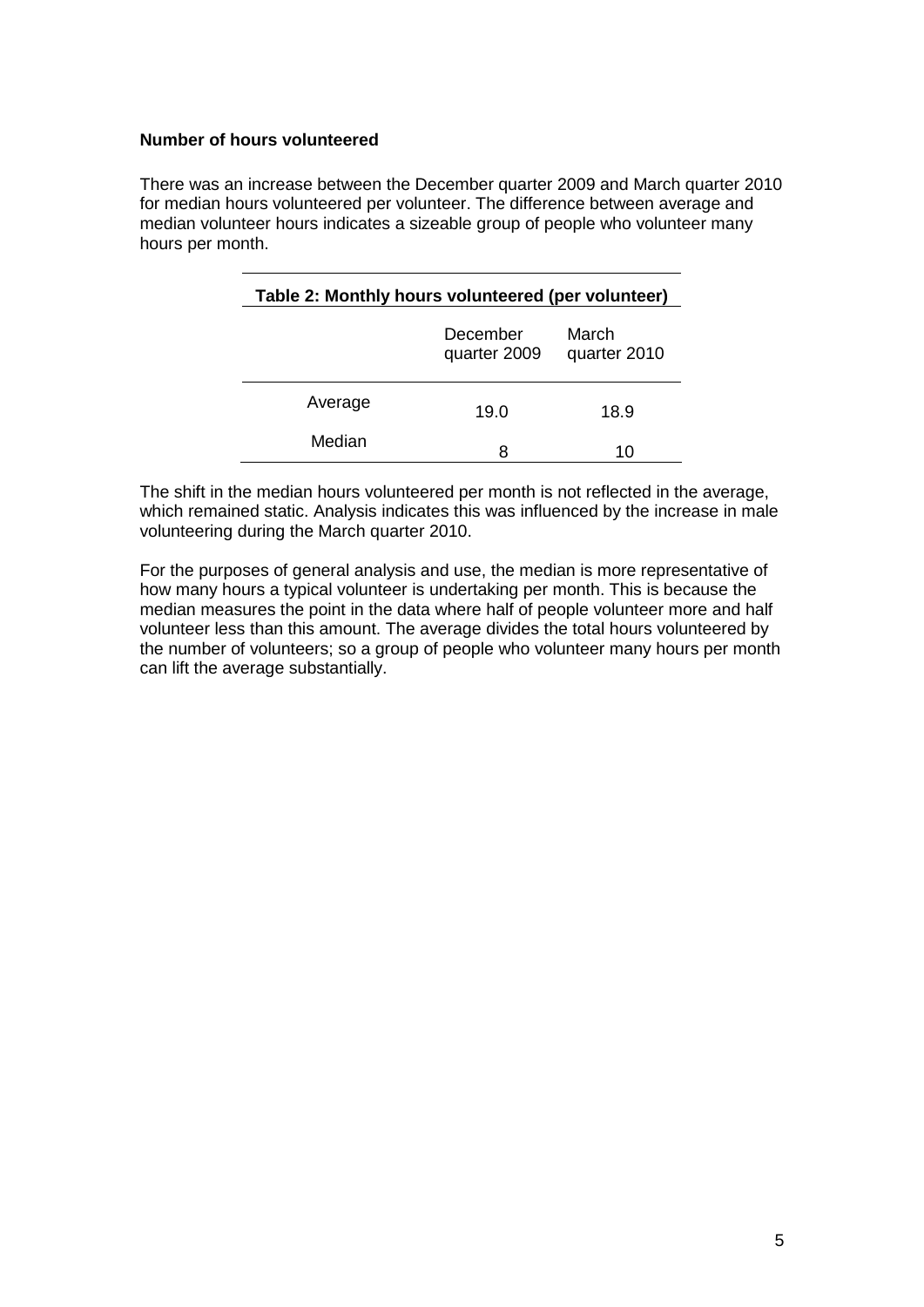## **Donations of Money**

The percentage of people who donated money was stable. An estimated 1,518,000 people donated money in the previous three months for the December quarter 2009, compared to 1,493,000 people in the March quarter 2010. This was a decrease from 41.3 percent to 40.1 percent of the population 10 years and over. This change does not appear to be significant.



**Figure 2: People who donated money in the previous 3 months**

The percentage both of males and females donating money remained stable. Males donating money decreased from 35.1 percent to 32.1 percent, while females donating money increased from 47.0 percent to 47.7 percent. These changes do not appear to be significant. For both quarters, approximately 30 percent more females than males donated money.

#### **Amounts of money donated**

| Table 3: Monthly donations of money (per donor) |                          |                       |  |
|-------------------------------------------------|--------------------------|-----------------------|--|
|                                                 | December<br>quarter 2009 | March<br>quarter 2010 |  |
| Average                                         | \$137.6                  | \$134.1               |  |
| Median                                          | \$40                     | \$35                  |  |

There was a \$5 decrease in the median amount donated per month in the March quarter 2010. This appears to be driven by slightly lower donations to health and social services organisations. This is consistent with the increase of seasonal fundraising drives that occur in the December quarter in the lead up to Christmas.

As with hours volunteered, the median is more representative of what a typical New Zealand donor is giving per month. The median is less likely to be influenced by large donations.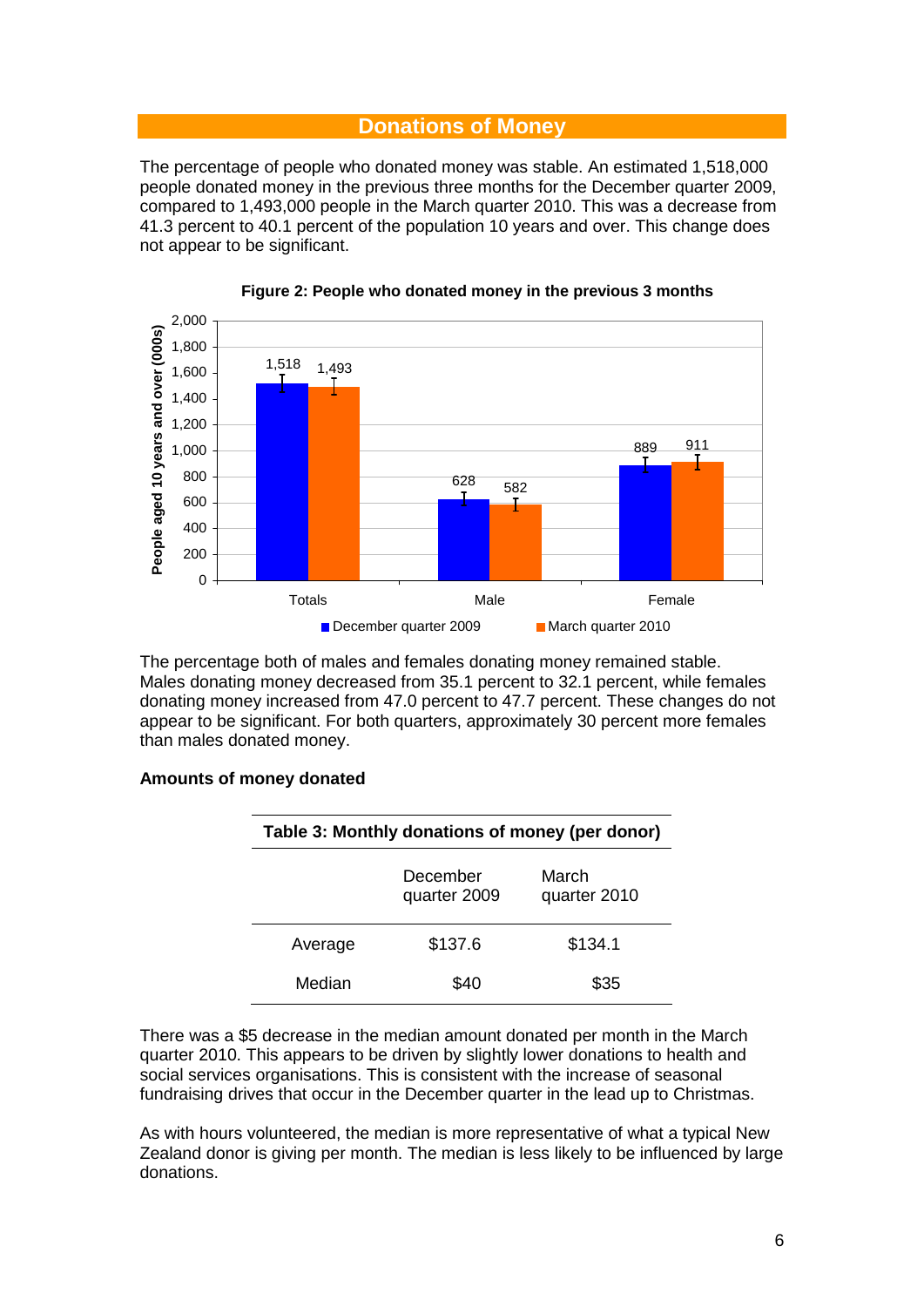The large difference between average and median donations indicate a group of people donating substantial amounts of money per month. This has the effect of "pulling up" the average donation per donor. This is consistent with, although much more pronounced, than the result for volunteer hours.

A large difference between average and median donations is consistent with the  $experience$  of other countries<sup>4</sup>. In New Zealand, preliminary analysis suggests this skewing of the average is driven by large donations to religious, education and health-related organisations.

Further data and analysis is needed to understand people who report substantial donations. This includes investigating the possibility of over-reporting by some respondents, who may take an overly optimistic view of the amounts they have donated. Significant over-reporting however seems unlikely. Data from Inland Revenue shows that for the year ending March 2009, total average charitable donations were \$1,489 per donor. This is a monthly average of \$124 per donor, so is relatively consistent with the results above.

## **Donations of Goods**

The percentage of people who donated goods was stable. An estimated 603,000 people donated goods in the previous three months for the December quarter 2009. This decreased to 585,000 people in the March quarter 2010. This was a decrease from 16.4 to 15.7 percent of the population 10 years and over. This change does not appear to be significant.





The percentage of males donating goods decreased from 12.6 percent to 7.8 percent. In contrast, the percentage of females donating goods increased slightly from 20.0 percent to 23.2 percent. These changes essentially balance each other out.

 $\overline{a}$ 

<sup>4</sup> For example, tax data analysed by the Calgary Foundation in Canada found annual median donations of C\$360 (C\$30 per month), while annual average donations were C\$2,700 (C\$225 per month). http://www.thecalgaryfoundation.org/documents/ResearchonCharitableGivinginCalgaryandCanada.pdf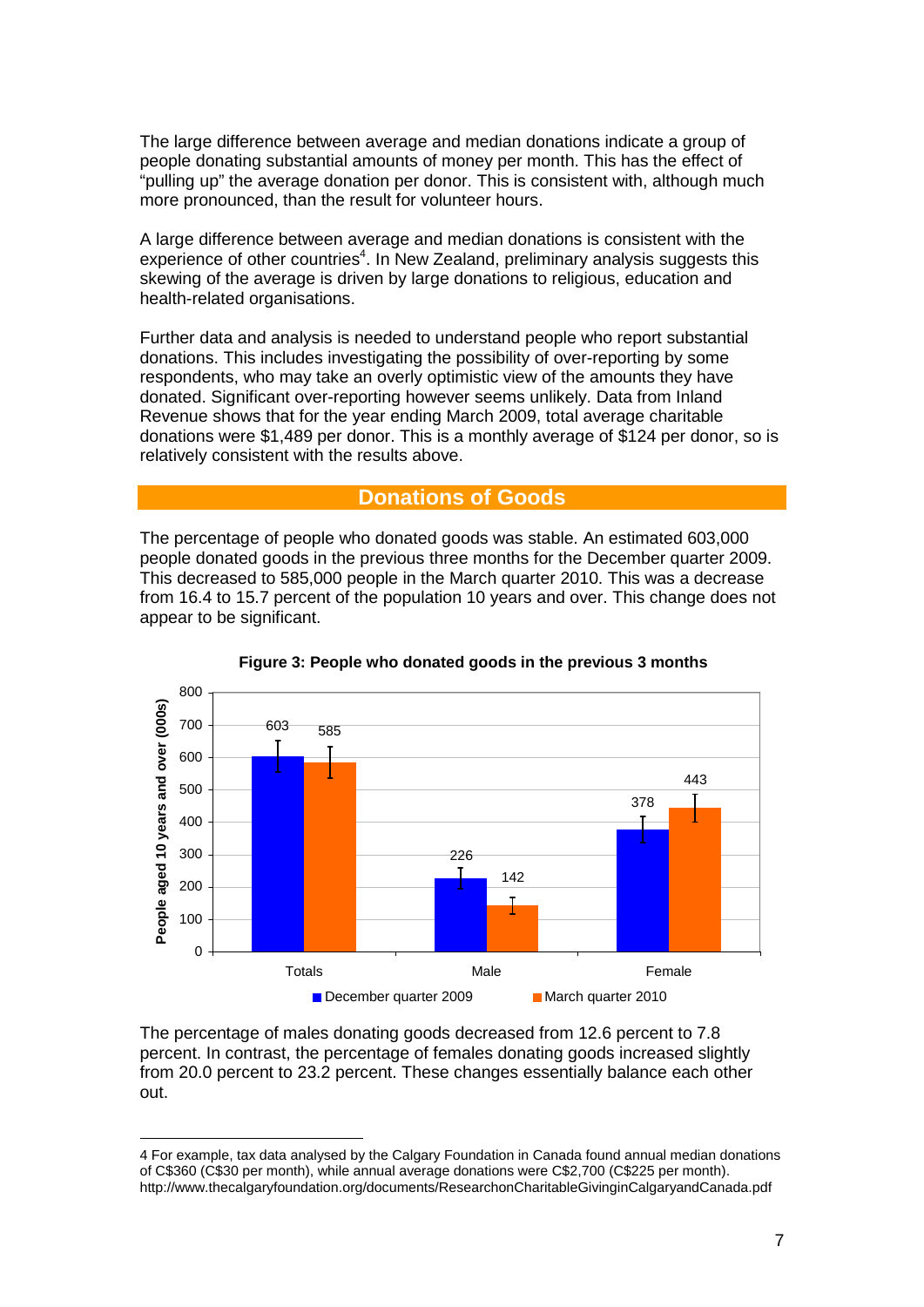## **Survey Information**

The information in this report is sourced from Nielsen Media Research's Panorama survey (December 2009 – March 2010 database) which randomly surveys 3,000 people aged 10 years and over per quarter.

Panorama asks people to identify the types of charities, non-profits and other community organisations they have personally supported, generally in the previous three months. Support can be any one of five things; direct donation/sponsorship, donation of money to an appeal, donations of goods, volunteering and other support such as purchasing products that support the charity/worthy cause.

The results are based on the respondents' self-classification and perceptions, and their recall of their actions. Note that, as the survey is conducted throughout each quarter, the time period covered by the phrase "in the previous 3 months" is different for each respondent. This means the December quarter results report on behaviour in any three month period from July to December 2009, and the March quarter results cover activity in any three month period between October 2009 and March 2010.

Data is weighted to the population for analysis.

The classification used in the survey to identify types of organisations supported is adapted from the internationally recognised International Classification of Non-profit Organisations (ICNPO), which was developed by Johns Hopkins University, Baltimore. ICNPO has been adapted for use in New Zealand by Statistics New Zealand in the creation of the *Non-profit Institutions Satellite Account: 2004* (see www.stats.govt.nz/npi).

For this research, 27 sub-sectors are measured and are based on ICNPO sub-groups. These sub-groups are:

## **Culture and recreation**

- 1. Arts and culture
- 2. Sports clubs
- 3. Marae
- 4. Other recreation/social clubs and community organisations (e.g. service and special interest clubs)

#### **Education**

- 5. Preschool including Kindergarten, Playcentre and Kōhanga Reo
- 6. Primary and Secondary Education
- 7. Tertiary Education and Research

### **Health and medical**

- 8. Hospitals/rehabilitation
- 9. Hospice
- 10. Illness and disease prevention
- 11. Mental health services
- 12. Children's health
- 13. Other health services (e.g. ambulance, paramedics)

## **Social services and community development**

- 14. Children's welfare
- 15. Family support services (e.g. shelters and family/life education)
- 16. Youth services and welfare